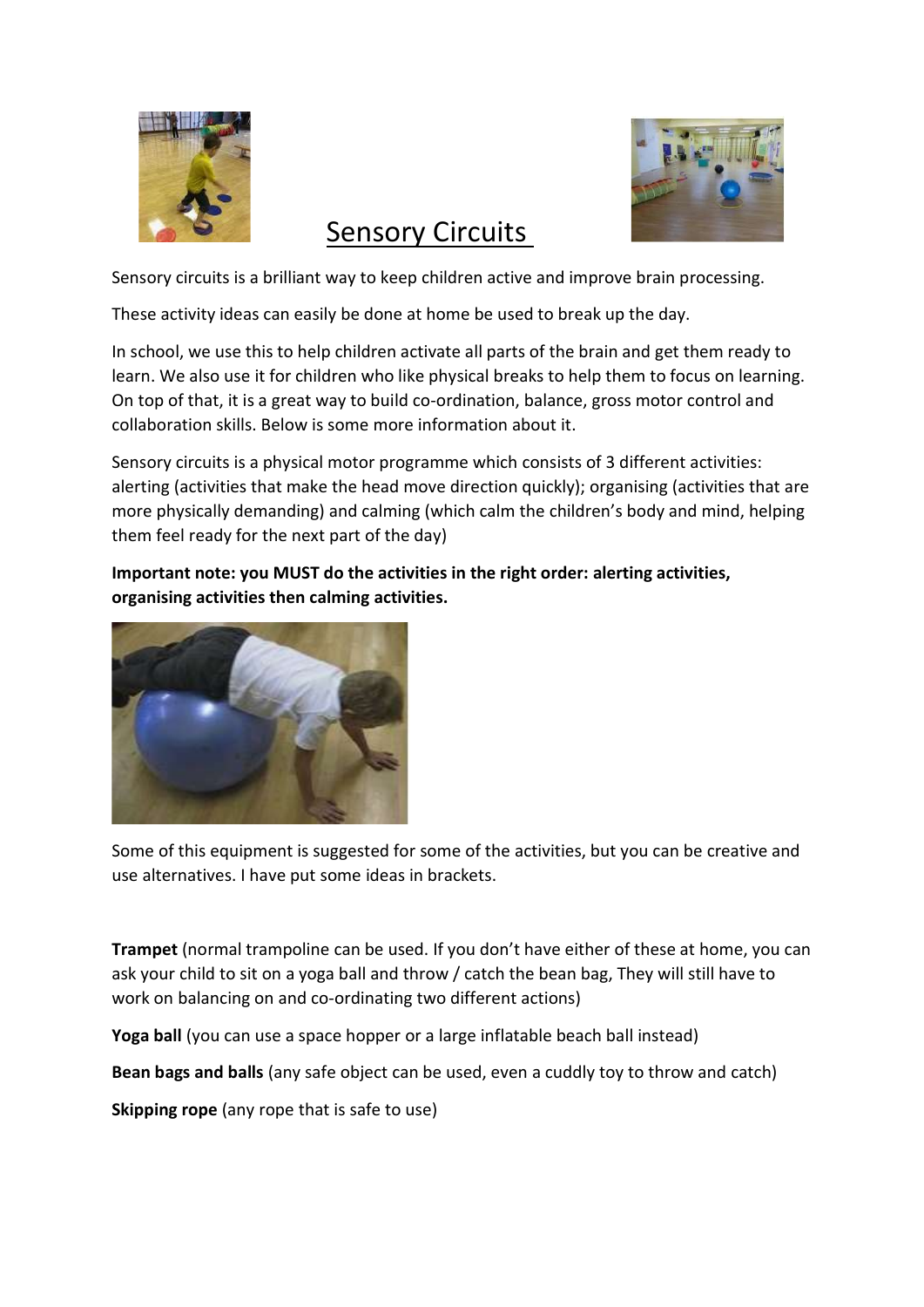### Order of activities 1. Alerting

The first activities should be those that make the head change direction rapidly.



### **Trampet ideas**

- Jump
- Jump, lift knees up / kick feet out behind
- · Star jump
- Jump and count / recite time tables / recite alphabet
- Throw a bean bag / ball at a target / into a bucket
- Throw a bean bag / ball to a person who is walking round the trampet
- Throw a bean bag / ball up in the air while counting
- Sequences of little and big jumps, eg 5 little, 1 big
- Change direction while jumping
- Jog and Hop
- Spotty dog march (homolateral marching)
- March, touching opposite hand / elbow with knee
- Bounce off trampet onto a crash mat / pile of cushions
- Jump while copying gestures
- Jump while following arrow chart with arm gestures

#### Other ideas

- Twirling dance ribbons. Can they copy a series of simple moves you model?
- Wheelbarrow walking
- Working though a simple obstacle course
- Jumping form a squat position and landing back in a squat position
- Clapping / dancing / marching to an upbeat song with a strong beat
- Jumping jacks
- Hop scotch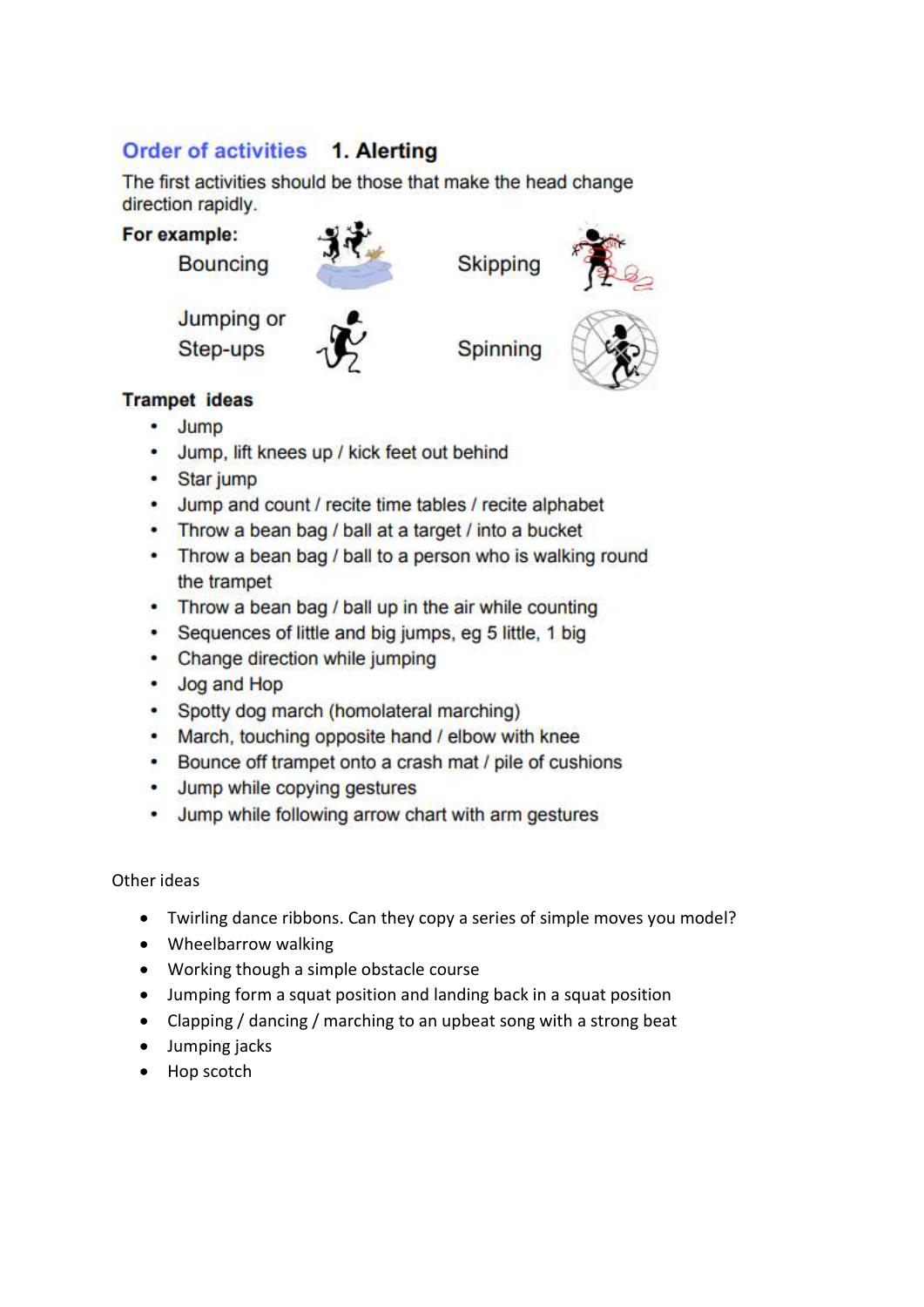## 2. Organising

The second set of activities should be those that provide a motor challenge to the chld.

#### For example:

- Funny walks: Animal walks.
- Egg and spoon walk
- Thow and catch while on a balance board
- Balance board, put bean bags around it. Child picks up bean bags one by one, or in a certain order.
- Walk along a gym bench (could be upturned, with the child picking up bean bags and throwing them in a bucket)



- Pass bean bag round leg, behind back
- Log rolls, hands clasped & arms stretched out above head
- . Infintity Walk: walk round 2 chairs, in and out in a figure of eight. Repeat with eyes closed
- Stand inside a hula hoop that is on the ground. Spin, without going outside the hoop. Stop, stand still. Press hands down on head.
- Bend a rope into different shapes. Walk along it. Jump over it from side to side
- Make scoops from plastic bottles, use to catch bean bags
- Obstacle courses: Go over and under a chair. Climb over a chair, through a hoop, then roll on a mat or the floor.
- Commando crawling.



#### Other ideas

- Wheelbarrow walking
- Working though a simple obstacle course you can make in the garden
- Jumping form a squat position and landing back in a squat position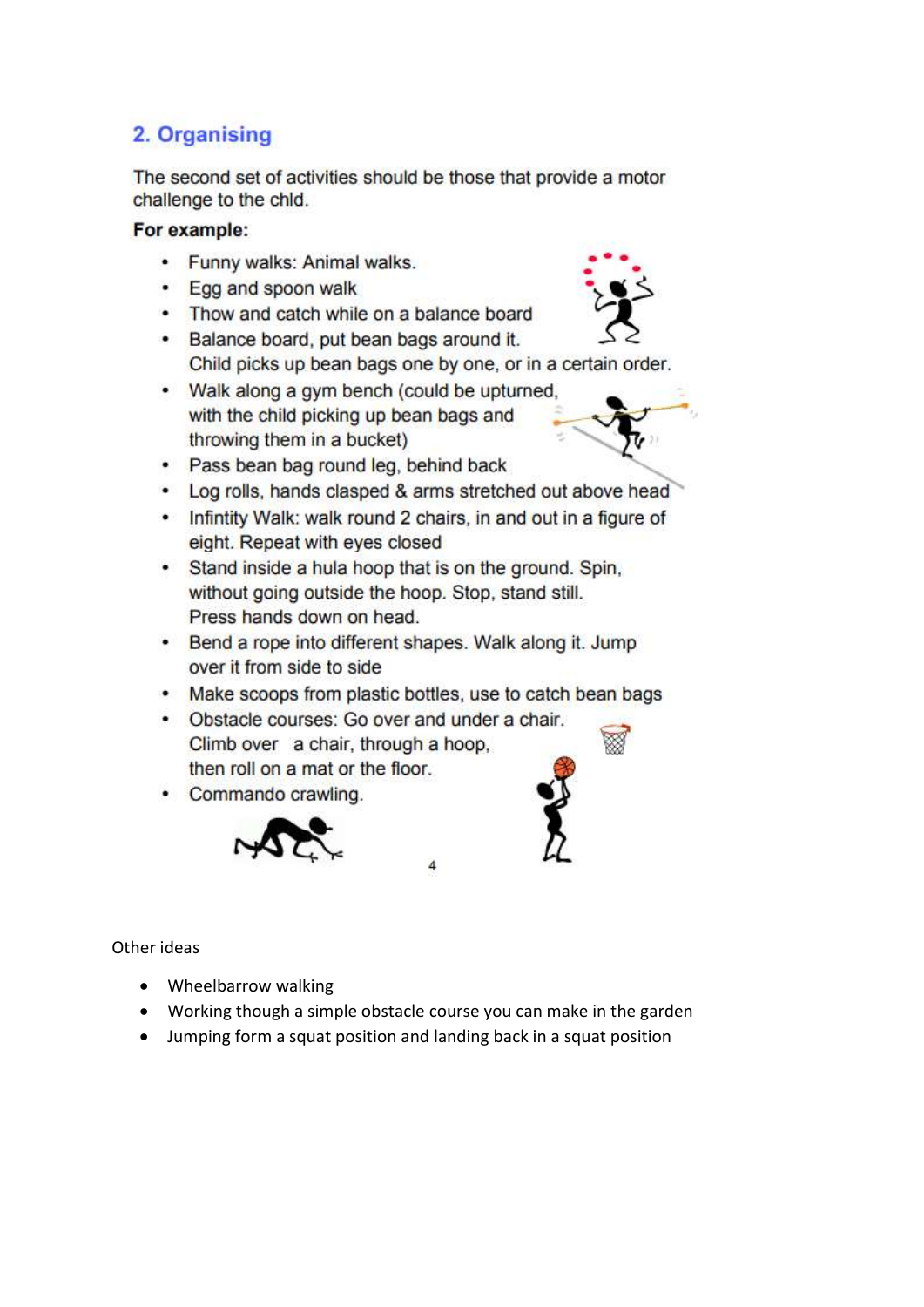### 3. Calming

The third set of activities should be those that calm the child: deep pressure, proprioceptive input, and heavy work

#### For example:

- Press-ups on a wall: Count to 10. Repeat 3 times
- Press-ups on a wall: Upside down Walk up the wall, put feet flat on the wall and count to 10 before walking down the wall. Repeat 3 times.
- Half press-ups from the floor: Push up from knees not from the feet.
- Isometrics and Chair sit ups (see Isometrics on page 6)
- 'Steamroller squash': Student lies on their stomach. Roll a gym ball up and down, pressing down hard. Do not roll it over their head.



• Joint compression: See page 6, Isometrics Number 4 "Extra Calming"



• Firm massage: any of back, hands, feet, and shoulders 5

#### Other ideas

- Laying skill to calming music
- Laying still and quietly counting to 100
- Laying under a blanket and being still
- Listening to story



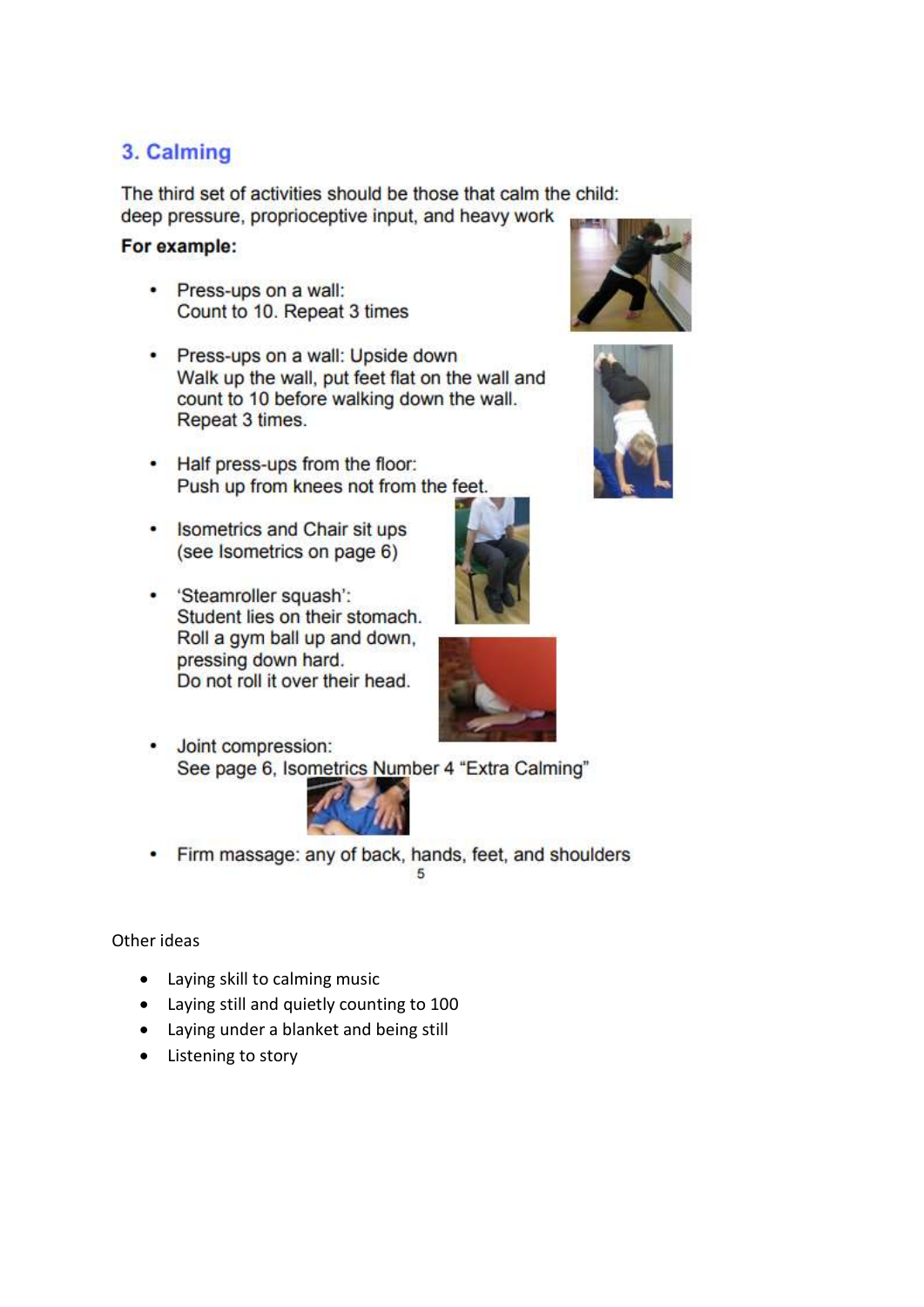### Gym ball ideas for older students

1. Pull the student towards you.



2. Student walks forward on their hands, then backwards. The slower the better.



3. Roll over the ball fast and crash onto cushions or a crash mat.



4. You can hold the student at the hips to stabilise them while balancing on a ball.







6. Movement averse students are happier on the ball against a wall.



- 7. 'Push against each other': Two students sit on either side of a ball, with their backs resting against the ball. When given the command, both push against the ball, each trying to disloge the other student.
- 8. 'Steamroller': Student lies on their stomach. You roll ball up and down, pressing down hard. Do not roll it over their head.